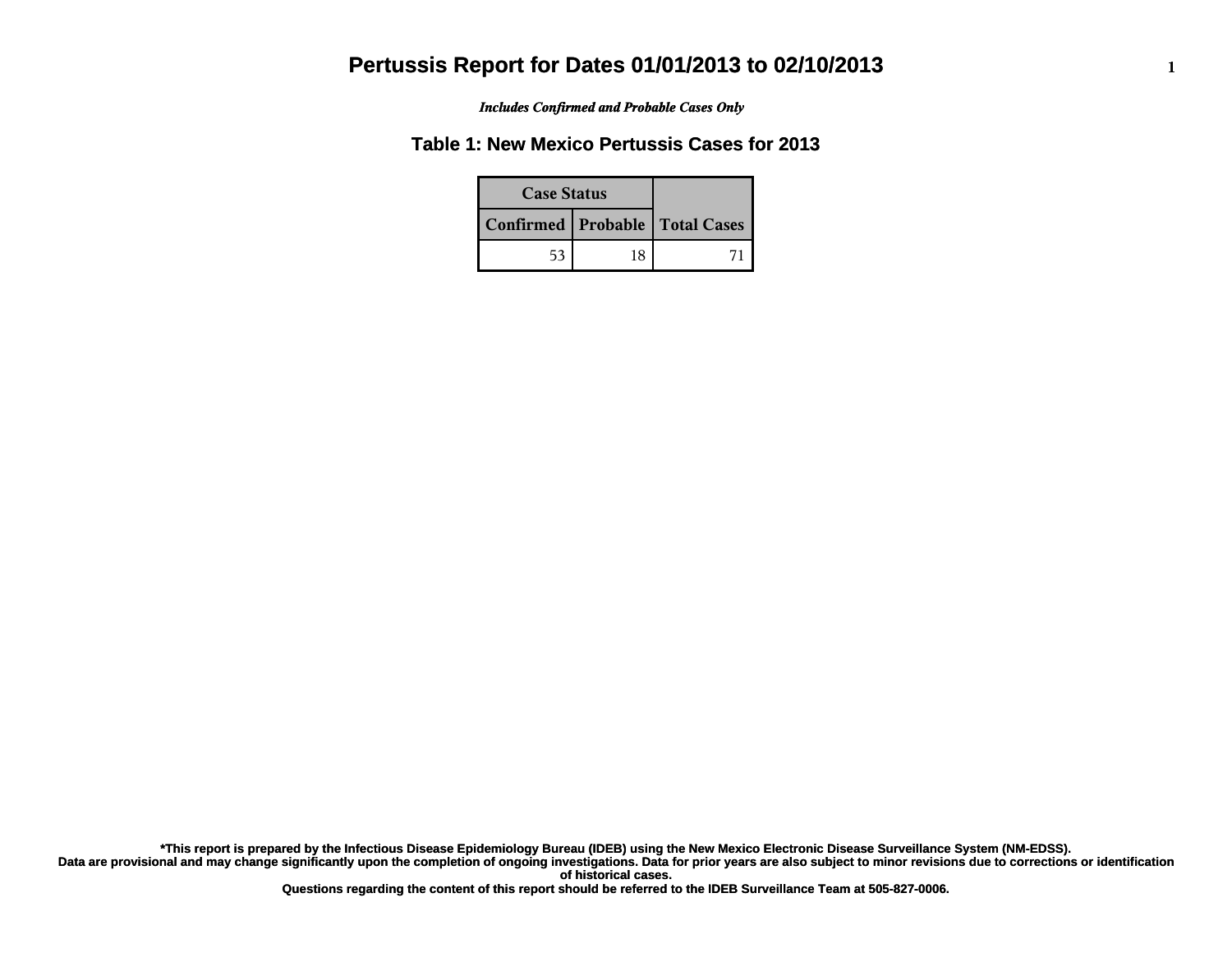*Includes Confirmed and Probable Cases Only*

### **Table 2: Pertussis Cases by County**

| <b>County Name</b>       | Case<br><b>Number</b> | Percent<br>of Total<br>Cases | Incidence<br>per<br>100,000 |
|--------------------------|-----------------------|------------------------------|-----------------------------|
| <b>Bernalillo County</b> | 38                    | 53.5                         | 5.7                         |
| Colfax County            | 5                     | 7.0                          | 36.4                        |
| <b>Eddy County</b>       | 4                     | 5.6                          | 7.4                         |
| Lea County               | 3                     | 4.2                          | 4.6                         |
| Los Alamos County        | 4                     | 5.6                          | 22.3                        |
| Rio Arriba County        | 1                     | 1.4                          | 2.5                         |
| San Juan County          | $\mathfrak{D}$        | 2.8                          | 1.5                         |
| San Miguel County        | 1                     | 1.4                          | 3.4                         |
| Santa Fe County          | 6                     | 8.5                          | 4.2                         |
| Unknown                  | 1                     | 1.4                          |                             |
| Valencia County          | 6                     | 8.5                          | 7.8                         |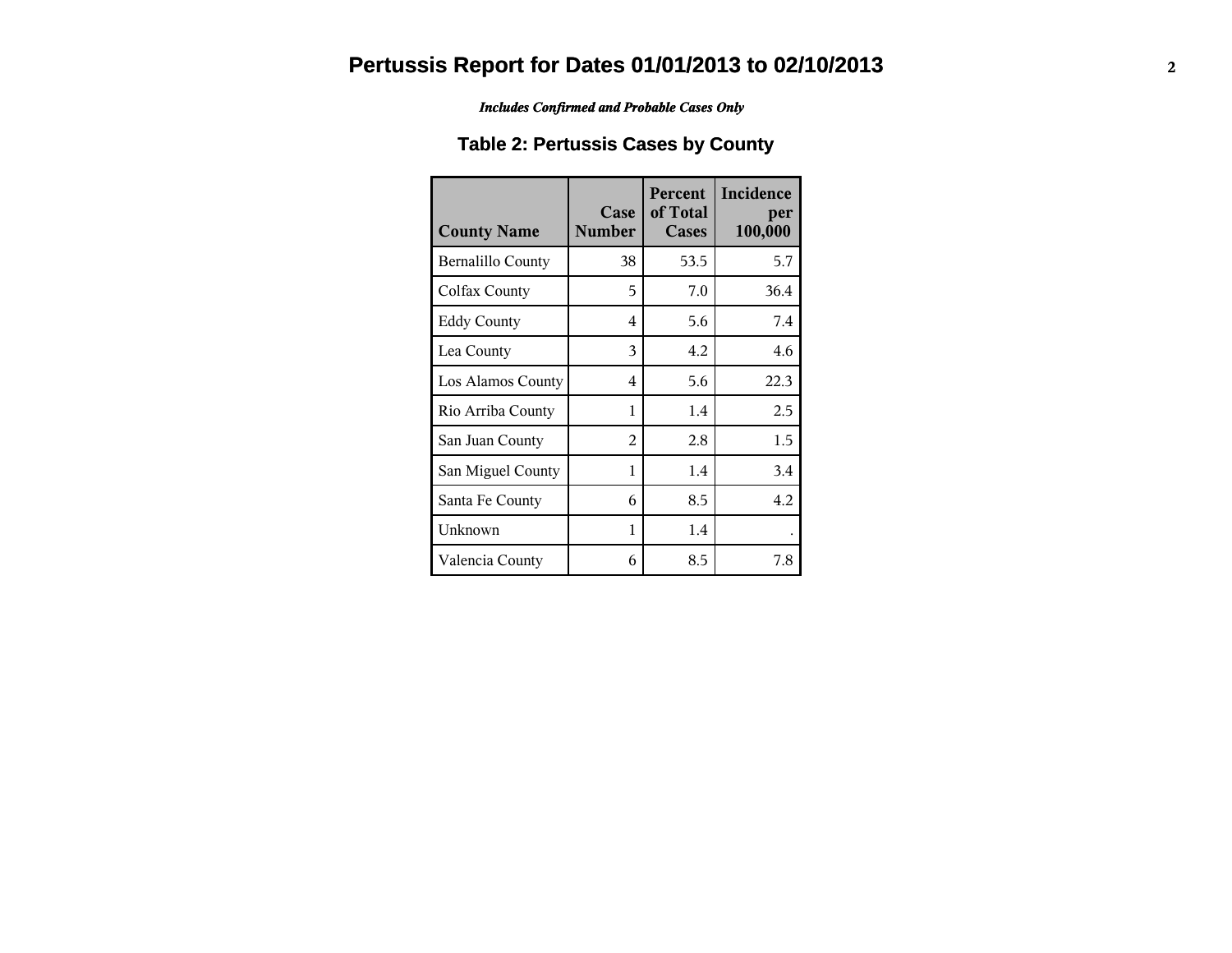*Includes Confirmed and Probable Cases Only*

#### **Table 3: Pertussis Cases by Age Group**

| <b>Age Group</b> | Case<br><b>Number</b> | Percent |
|------------------|-----------------------|---------|
| $<$ 1 Year       | 5                     | 7.0     |
| 1 to 5 Years     |                       | 12.7    |
| 6 to 10 Years    | 22                    | 31.0    |
| 11 to 18 Years   | 10                    | 14.1    |
| 19 to 65 Years   | 25                    | 35.2    |

**Data are provisional and may change significantly upon the completion of ongoing investigations. Data for prior years are also subject to minor revisions due to corrections or identification of historical cases. \*This report is prepared by the Infectious Disease Epidemiology Bureau (IDEB) using the New Mexico Electronic Disease Surveillance System (NM-EDSS).**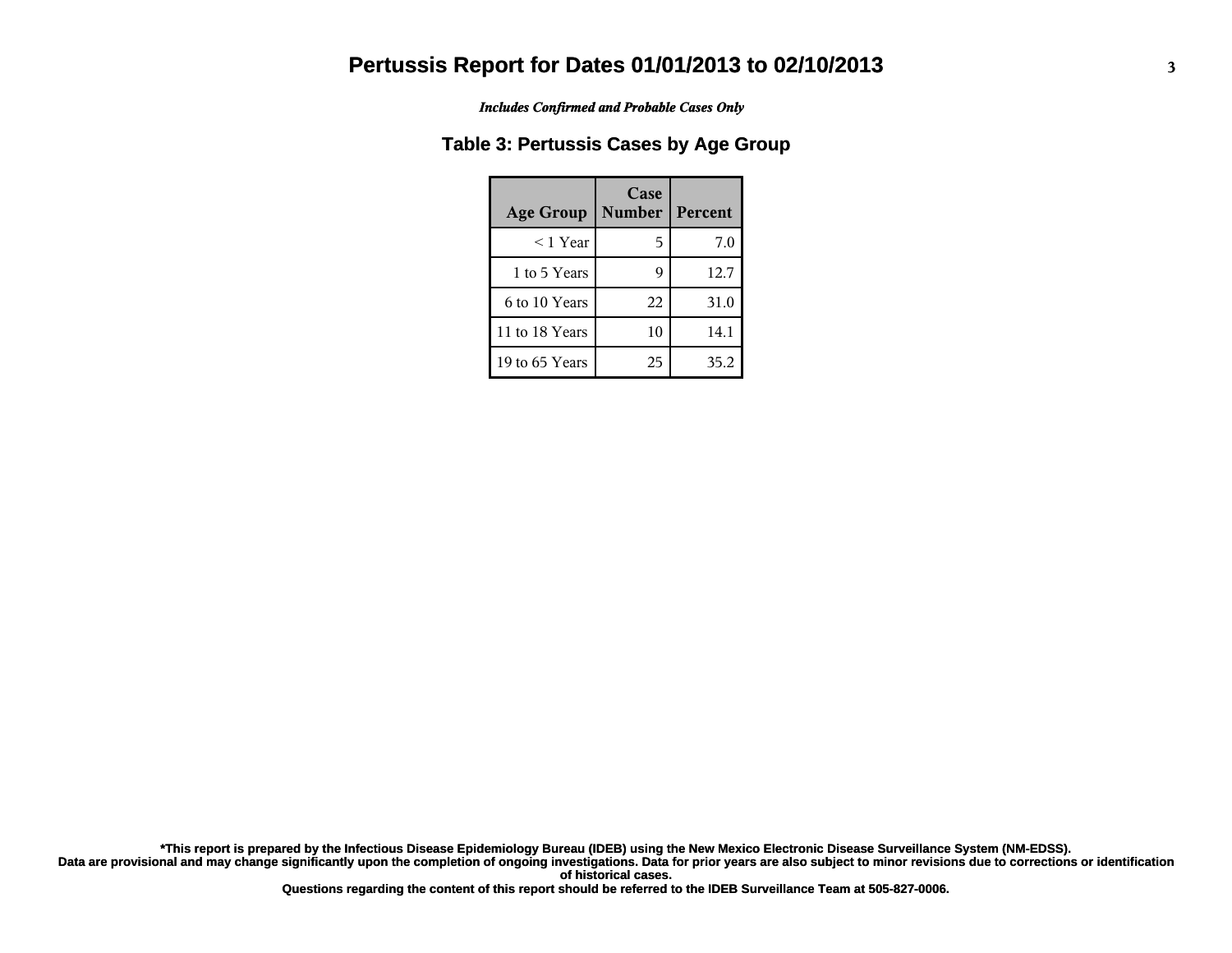*Includes Confirmed and Probable Cases Only*

#### **Table 4: Pertussis Cases by Race/Ethnicity**

| Race/Ethnicity                    | Case<br><b>Number</b> | Percent |
|-----------------------------------|-----------------------|---------|
| American Indian or Alaska Nativel |                       | 1.4     |
| <b>Black or African American</b>  | 2                     | 2.8     |
| Hispanic                          | 39                    | 54.9    |
| White                             | 27                    | 38.0    |
| Unknown/Missing                   | 2                     | 2.8     |

**Data are provisional and may change significantly upon the completion of ongoing investigations. Data for prior years are also subject to minor revisions due to corrections or identification of historical cases. \*This report is prepared by the Infectious Disease Epidemiology Bureau (IDEB) using the New Mexico Electronic Disease Surveillance System (NM-EDSS).**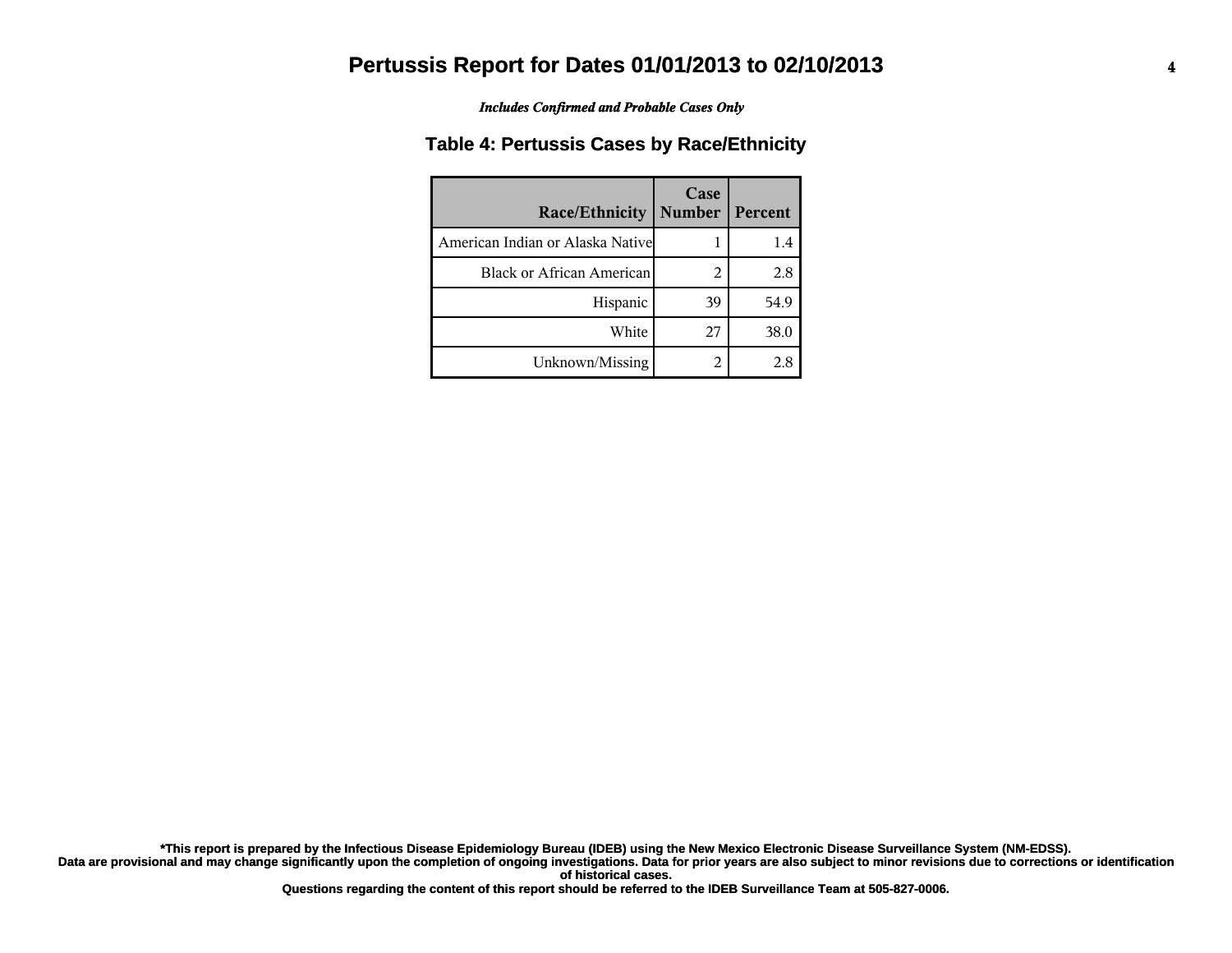*Includes Confirmed and Probable Cases Only*

#### **Table 5: Cases of Pertussis by Race/Ethnicity**

|                                  | <b>Ethnicity</b>         |                                        |                            |              |
|----------------------------------|--------------------------|----------------------------------------|----------------------------|--------------|
| Race                             | Hispanic<br>or<br>Latino | <b>Not</b><br>Hispanic<br>or<br>Latino | Unknown/<br><b>Missing</b> | <b>Total</b> |
| American Indian or Alaska Native | $\theta$                 | $\theta$                               | 1                          | 1            |
|                                  | 0.00                     | 0.00                                   | 1.41                       | 1.41         |
| <b>Black or African American</b> | 2                        | $\theta$                               | $\Omega$                   | 2            |
|                                  | 2.82                     | 0.00                                   | 0.00                       | 2.82         |
| White                            | 29                       | 27                                     | $\theta$                   | 56           |
|                                  | 40.85                    | 38.03                                  | 0.00                       | 78.87        |
| <b>Unknown/Missing</b>           | 10                       | $\theta$                               | 2                          | 12           |
|                                  | 14.08                    | 0.00                                   | 2.82                       | 16.90        |
| <b>Total</b>                     | 41                       | 27                                     | 3                          | 71           |
|                                  | 57.75                    | 38.03                                  | 4.23                       | 100.00       |

**\*This report is prepared by the Infectious Disease Epidemiology Bureau (IDEB) using the New Mexico Electronic Disease Surveillance System (NM-EDSS).**

**Data are provisional and may change significantly upon the completion of ongoing investigations. Data for prior years are also subject to minor revisions due to corrections or identification of historical cases.**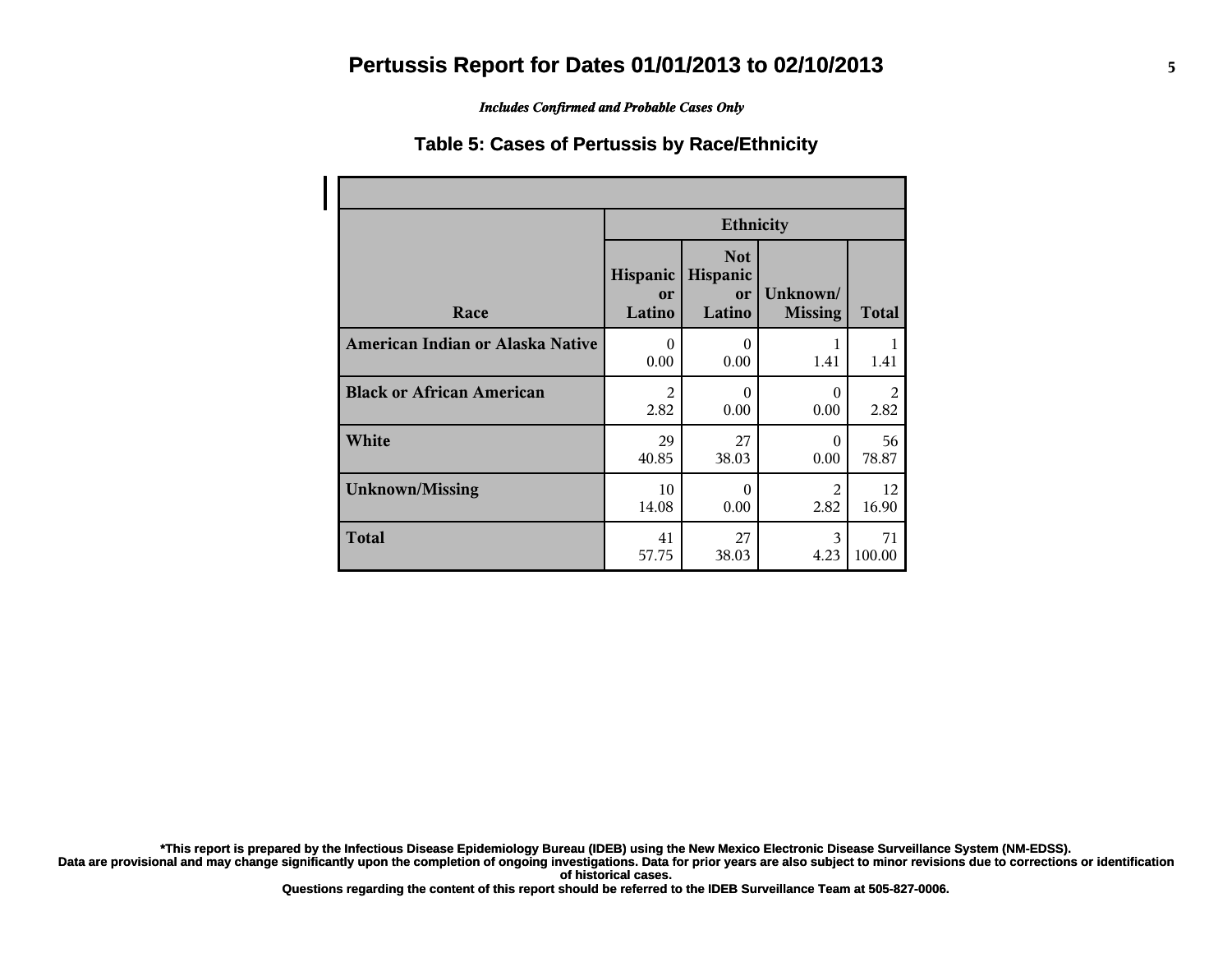*Includes Confirmed and Probable Cases Only*

#### **Table 6: Pertussis Cases by Sex**

| Gender | Case<br><b>Number</b> | Percent |
|--------|-----------------------|---------|
| Female | 39                    | 54.9    |
| Male   | 32                    | 45.1    |

**Data are provisional and may change significantly upon the completion of ongoing investigations. Data for prior years are also subject to minor revisions due to corrections or identification of historical cases. \*This report is prepared by the Infectious Disease Epidemiology Bureau (IDEB) using the New Mexico Electronic Disease Surveillance System (NM-EDSS).**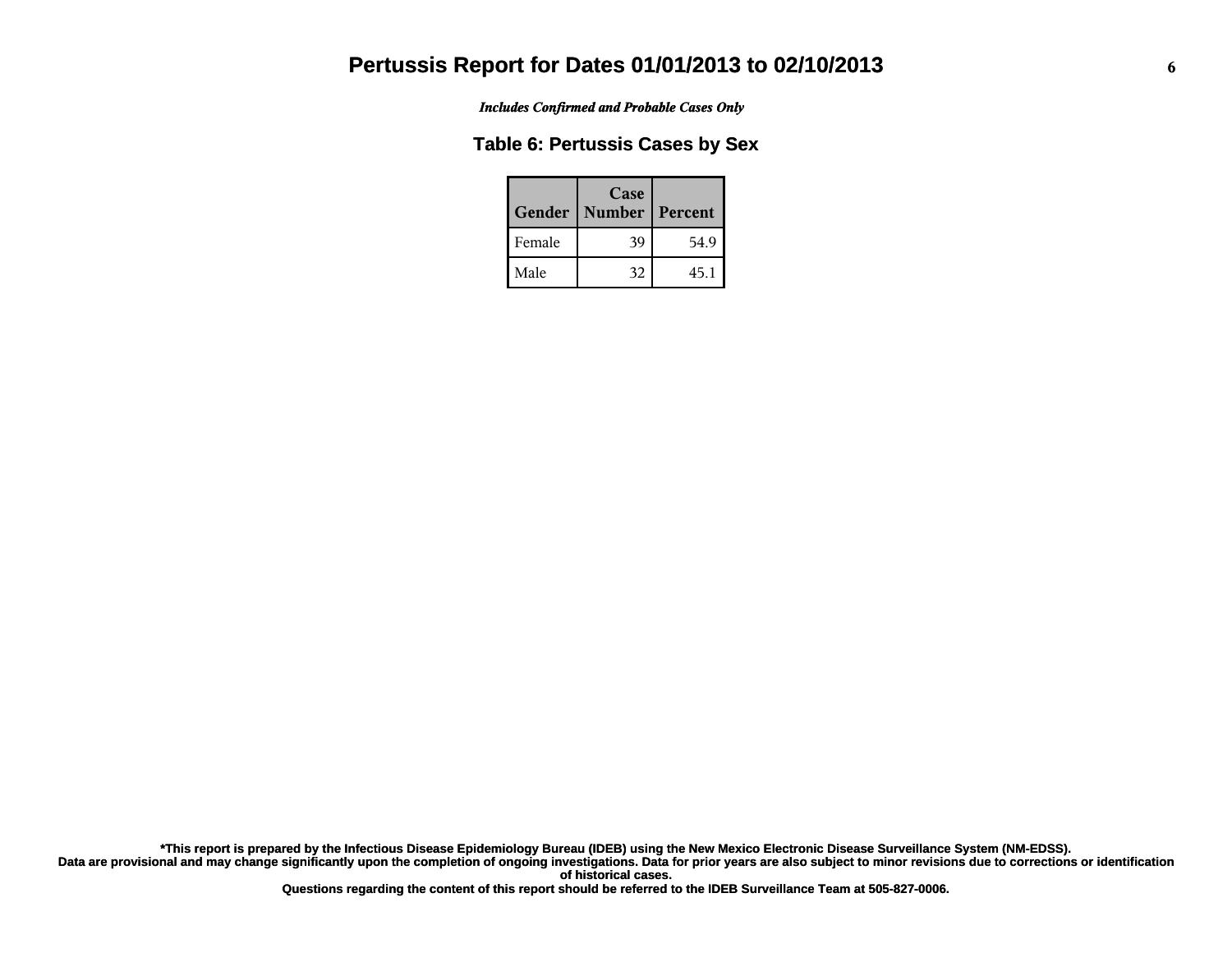#### *Includes Confirmed and Probable Cases Only*

#### **Table 7: Hospitalizations of Pertussis Cases**

| <b>Yes</b> |         | No    |         |  |
|------------|---------|-------|---------|--|
| Count      | Percent | Count | Percent |  |
|            | 4.2     | 68    | 95.8    |  |

**Data are provisional and may change significantly upon the completion of ongoing investigations. Data for prior years are also subject to minor revisions due to corrections or identification of historical cases. \*This report is prepared by the Infectious Disease Epidemiology Bureau (IDEB) using the New Mexico Electronic Disease Surveillance System (NM-EDSS).**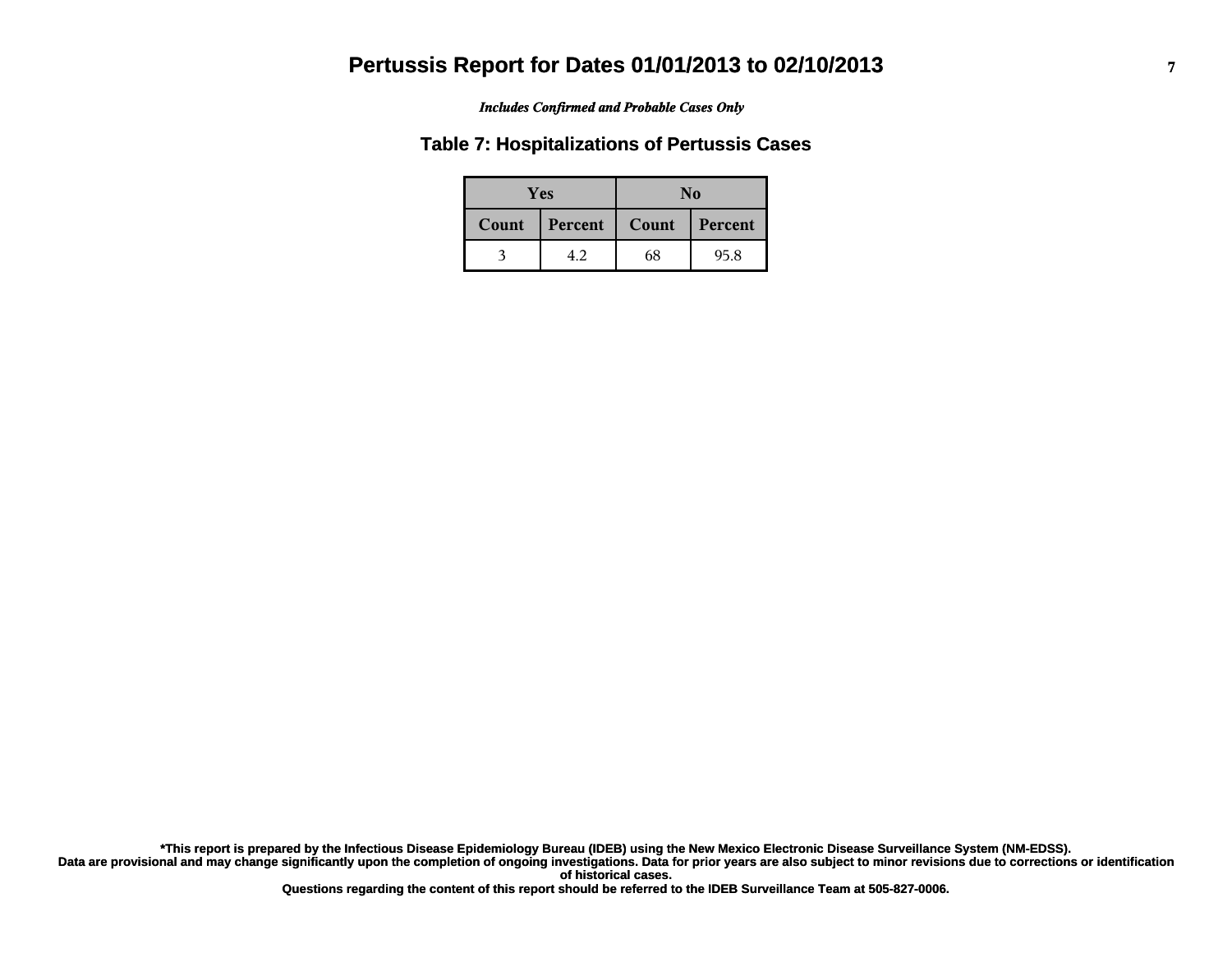*Includes Confirmed and Probable Cases Only*

#### **Table 8: Cases of Pertussis by Hospitalization and Age Group**

|                      | <b>Hospitalized Cases</b> |                |              |  |
|----------------------|---------------------------|----------------|--------------|--|
| <b>Age Group</b>     | Yes                       | N <sub>o</sub> | <b>Total</b> |  |
| $<$ 1 Year           | 3<br>60.00                | 2<br>40.00     | 5            |  |
| 1 to 5 Years         | 0<br>0.00                 | 9<br>100.00    | 9            |  |
| <b>6 to 10 Years</b> | 0<br>0.00                 | 22<br>100.00   | 22           |  |
| 11 to 18 Years       | 0<br>0.00                 | 10<br>100.00   | 10           |  |
| 19 to 65 Years       | 0<br>0.00                 | 25<br>100.00   | 25           |  |
| Total                | 3                         | 68             | 71           |  |

**\*This report is prepared by the Infectious Disease Epidemiology Bureau (IDEB) using the New Mexico Electronic Disease Surveillance System (NM-EDSS).**

**Data are provisional and may change significantly upon the completion of ongoing investigations. Data for prior years are also subject to minor revisions due to corrections or identification of historical cases.**